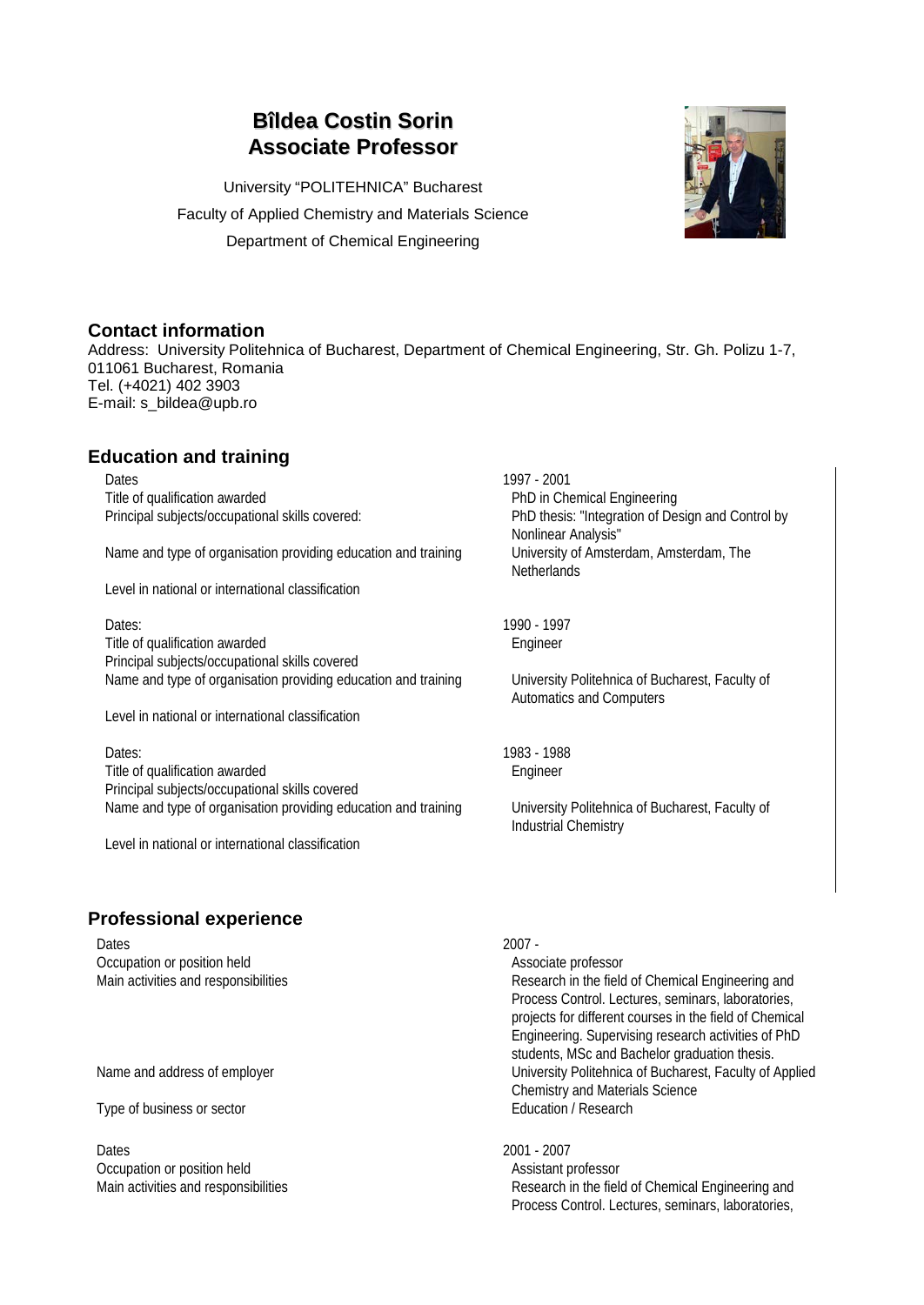|                                      | projects for different courses in the field of Chemical<br>Engineering. Supervising research activities of PhD<br>students, MSc and Bachelor graduation thesis. |
|--------------------------------------|-----------------------------------------------------------------------------------------------------------------------------------------------------------------|
| Name and address of employer         | Delft University of Technology, Department of Chemical<br>Engineering, Delft, The Netherlands                                                                   |
| Type of business or sector           | Education / Research                                                                                                                                            |
| Dates                                | 1997 - 2001                                                                                                                                                     |
| Occupation or position held          | Researcher                                                                                                                                                      |
| Main activities and responsibilities | Research in the field of Chemical Engineering and<br>Process Control. Supervising research activities of PhD<br>students, MSc and Bachelor graduation thesis.   |
| Name and address of employer         | University of Amsterdam, Department of Chemical<br>Engineering, Amsterdam, The Netherlands                                                                      |
| Type of business or sector           | Education / Research                                                                                                                                            |
| Dates                                | 1990 - 1997                                                                                                                                                     |
| Occupation or position held          | Assistant preofessor                                                                                                                                            |
| Main activities and responsibilities | Lectures, seminars, laboratories, projects for different<br>courses in the field of Chemical Engineering.                                                       |
|                                      | Supervising MSc and Bachelor graduation thesis.<br>Research in the field of Chemical Engineering.                                                               |
| Name and address of employer         | University Politehnica of Bucharest, Faculty of Industrial<br>Chemistry                                                                                         |
| Type of business or sector           | Education / Research                                                                                                                                            |
| Dates                                | 1988 - 1990                                                                                                                                                     |
| Occupation or position held          | Engineer                                                                                                                                                        |
| Main activities and responsibilities | Supervision of technological process. Research of<br>anti-glare screens                                                                                         |
| Name and address of employer         | Cathode-Ray Tube Factory, Bucharest                                                                                                                             |
| Type of business or sector           | Electrotechnics                                                                                                                                                 |

#### **Academic and research interests**

I am teaching the Process Dynamics and Process Control courses and several projects / seminars / laboratories classes. Currently, I am supervising a group of 16 students (3rd and 4th year undergraduate, Master and PhD) doing research activities in several field of chemical engineering.

We are carrying on research activities in the field of *Process Systems Engineering*. Process Systems Engineering focuses on defining needs and required functionalities, and integrating efforts to ensure that various parts of a chemical plant. It is an inter-disciplinary approach and spans the whole system lifecycle. The main goal of the research is to develop a methodology for integrated design of chemical processes, with emphasis on integrating design with process dynamics and control, together with enabling techniques. Case studies of practical significance are presented in the book: Dimian, A.C., Bildea C.S*., Chemical Process Design - Computer-Aided Case Studies*, Wiley-VCH, Weinheim, 2008

Our research pointed out that interaction between reaction and separation through recycles leads to complex nonlinear behavior. Thus, phenomena that are characteristic to *nonlinear systems*, such as state multiplicity, instability, sustained oscillations and unfeasibility, often occur in chemical plants. Designing a chemical plant while considering only the nominal operating point and neglecting these phenomena can easily lead to un-safe situations when the plant is subject to disturbances or the design parameters are uncertain. Our research aims to explain when and why these dangerous situations are likely to occur. Moreover, guidelines to integrated design and control are given, with the goal of ensuring safe design and operation of chemical plants.

We recently started investigation of plantwide systems *coupling exothermic and endothermic reactions*, with focus on interaction between process design and process control. The theoretical results, which were applied to several case studies (combined hydrogenation / dehydrogenation processes), clearly demonstrate that process intensification might lead to controllability difficulties, which should be properly addressed by integration of process design and control.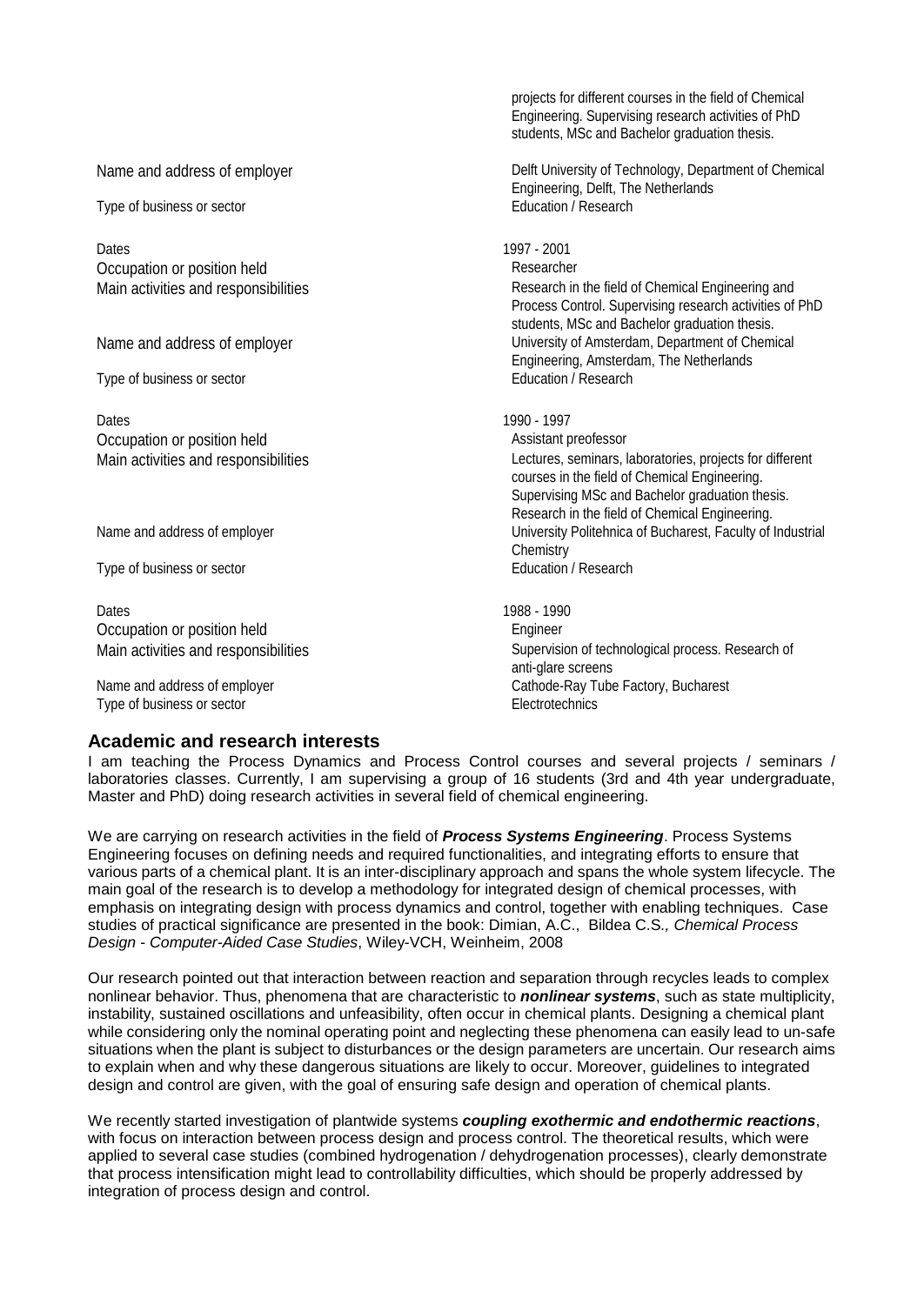Catalytic distillation is a well-established process intensification technique. On the other hand, cyclic operation of distillation units leads to key benefits such as increased column throughput, lower energy requirements and higher separation performance. Current research aims to achieve further process integration, namely *cyclic operation of catalytic distillation columns*. We are developing first principle models and a methodology for reliable design. Applications to case studies of industrial relevance include olefins metathesis and di-methyl-ether production.

| <b>Teaching activity</b> |  |
|--------------------------|--|
|--------------------------|--|

| Ciclu studii  | Denumire<br>specializare                                                     | Cod disciplina din<br>planul de<br>invatamant                                    | Titlu disciplina                                     | Tip activitate         |
|---------------|------------------------------------------------------------------------------|----------------------------------------------------------------------------------|------------------------------------------------------|------------------------|
| Licenta       | Ingineria si<br><i>Informatica</i><br>Proceselor<br>Chimice si               | UPB.11.S.08.O.513                                                                | Automatizarea<br>proceselor chimice<br>și biochimice | Curs, Lucrari, Proiect |
|               | <b>Biochimice</b>                                                            |                                                                                  |                                                      |                        |
| Licenta       | Ingineria si<br>Informatica<br>Proceselor<br>Chimice si                      | UPB.11.S.08.O.510                                                                | Reactoare Chimice<br>si biochimice                   | Proiect, Lucrari       |
| Licenta       | <b>Biochimice</b><br>Ingineria si<br>Informatica<br>Proceselor<br>Chimice si | UPB.11.S.08.O.516                                                                | Activitate<br>proiect<br>licentă                     | Indrumare              |
| <i>Master</i> | <b>Biochimice</b><br>Ingineria<br>Proceselor<br>Chimice                      | UPB.11.S.10.0.209                                                                | Dinamica<br>proceselor chimice                       | Curs, Lucrari          |
| Master        | Ingineria<br>Proceselor<br>Chimice                                           | UPB.11.S.11.O.204                                                                | Automatizarea<br>proceselor chimcie<br>si biochimice | Curs, Seminar, Lucrari |
| Master        | Ingineria<br>Proceselor<br>Chimice                                           | UPB.11.T.09.O.206<br>UPB.11.T.10.0.210<br>UPB.11.T.11.O.206<br>UPB.11.T.12.0.207 | Cercetare<br>stiintifica                             | <i>Indrumare</i>       |

#### **Publications (selective):**

*Books*

- Dimian, A.C., Bildea C.S., *Chemical Process Design - Computer-Aided Case Studies*, Wiley-VCH, Weinheim, 2008
- Kiss,A.A., Bildea, C.S., Reactive absorption for biodiesel production, in H. Huang and S. Ramaswamy (eds), *Separation and Purification Technologies in Biorefineries*, John Wiley & Sons, 2013.

*Articles* (*see https://www.researcherid.com/rid/B-3075-2010 for the full list*)

- Vlad, E., Bildea, C.S., Bozga, G., Robust, Optimal Design of Glycerol Etherification Process, *Chemical Engineering & Technology*, 36(2), 251 - 258, 2013.
- Lita, I., Bildea, C.S., Kiss, A.A., Modeling, Design and Control of Cyclic Distillation Systems, Procedia *Engineering*, 42, 1311 - 1322, 2012.
- Kiss, A.A., Bildea, C.S., A review of biodiesel production by integrated reactive separation technologies, *Journal of Chemical Technology and Biotechnology*, 87, 861 - 879, 2012.
- Vlad, E., Bildea, C.S., Bozga, G., Design and Control of Glycerol tert-butyl Alcohol Etherification Process, *The Scientific World Journal*, Article ID 180617, 2012.
- A. A. Kiss, C. S. Bildea, A control perspective on process intensification in dividing-wall columns, *Chemical Engineering And Processing*, 50 (3), 281-292, 2011.
- Bildea, C.S. Kiss, A.A., Dynamics and Control of a Biodiesel Process by Reactive Absorption, *Chemical Engineering Research and Design*, 89 (2A), 187-196, 2011.
- Altimari, P., Bildea, C.S., Integrated design and control of plantwide systems coupling exothermic and endothermic reactions, *Computers & Chemical Engineering*, 33 (4), 911-923, 2009.